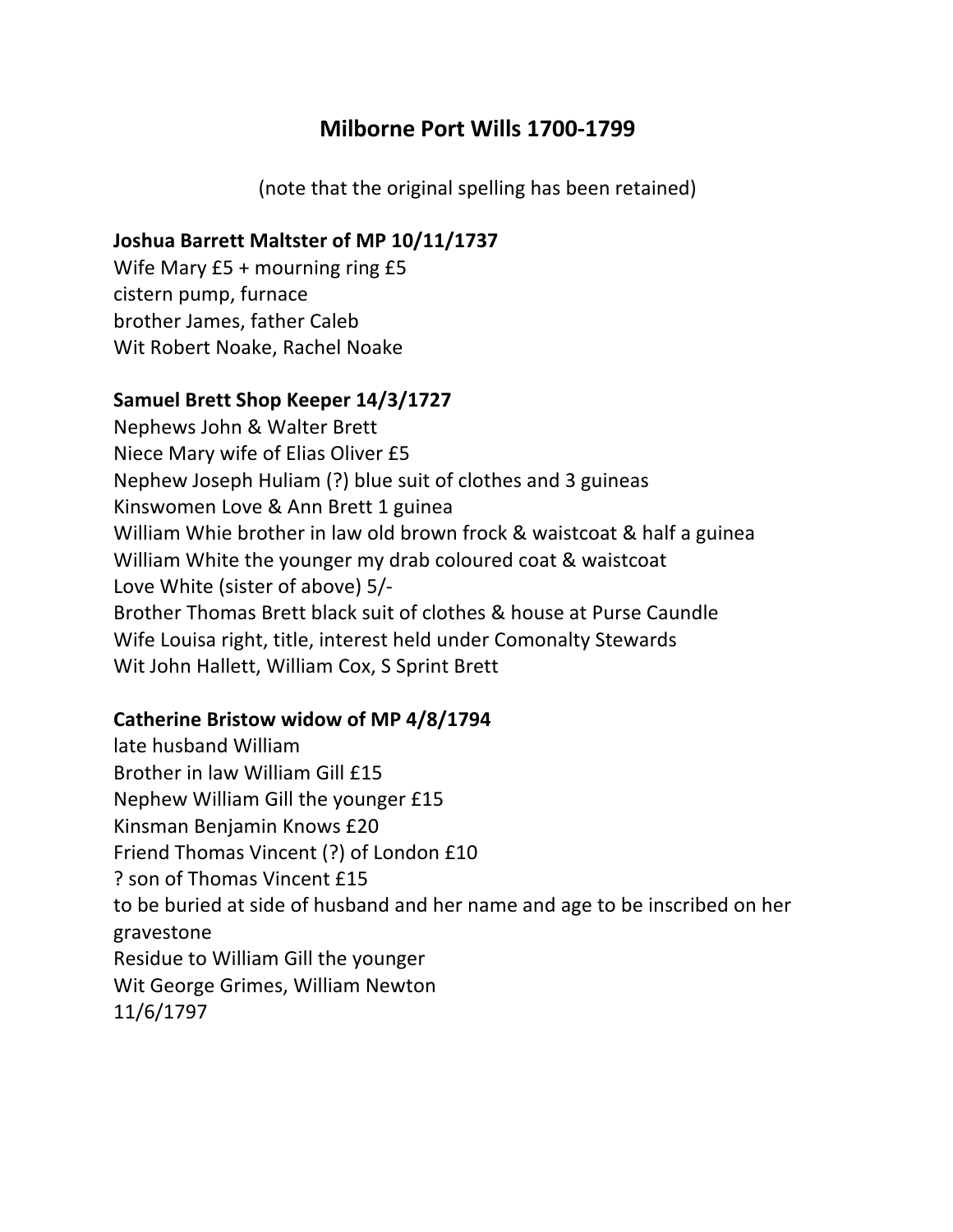## **Samuel Elford labourer of MP 14/8/1772 (bur MP 17/4/17773)**

£200 in trust with Edward Hallett Esq and Edward Hallett his son hosier for now wife Audrey Elford already lodged with EH hosier at interest rate of 3% House to wife and half of all household goods Grand daughter Sarah Elford dau of my son Samuel by a former wie £10 when 21 Grandson Edward Curtis £5 when 21 Samuel son half of all household goods Wit George Hallett, Martha Malle 17/6/1773

### **Robert Evered Linman of MP 2/2/1732**

Wife Mary £100 and rents and profits of freehold land in Kingsbury Regis and use of all household goods Frances wife of John Boys £200 Nephew Mark Evered £30 Niece Sarah wife of Samuel askett £10 Niece Barbara Green widow £50 Niece Joan Baker £40 Servant James Barnard £2 10/- Old servant William White £2 10/- Poor of Milborne Port not receiving alms £5 Wife Mary £25 pa Niece Hester White silver tankard Robert Scott of Kingsbury Regis Linman and John Brett of Milborne Port shopkeeper my house and orchard or Backside situate near the mill in Kingsbury Regis and now in the tenure of John Bullen the younger Residue to Jonathan White Wit Sam Foot, Edward White, John Bullen

### **Mary Godwin widow of MP 7/12/1787 (bur MP 6/2/1792 aged 101y 10m)**

Sister Elizabeth Henvill of Child Okeford, Dorset messuages, lands, tenements and hereditaments with appurtenances in MP and £500 Nephew Rev James Henvill of Round Hill near Portsmouth £100 Grand Neices Elizabeth and Sarah Case £20 each Niece Frances Hodder and her sister Sarah Henvill £20 each Mrs Elizabeth Mathias who now lives with me £20 Four daughters of Elizabeth Rogers £10 each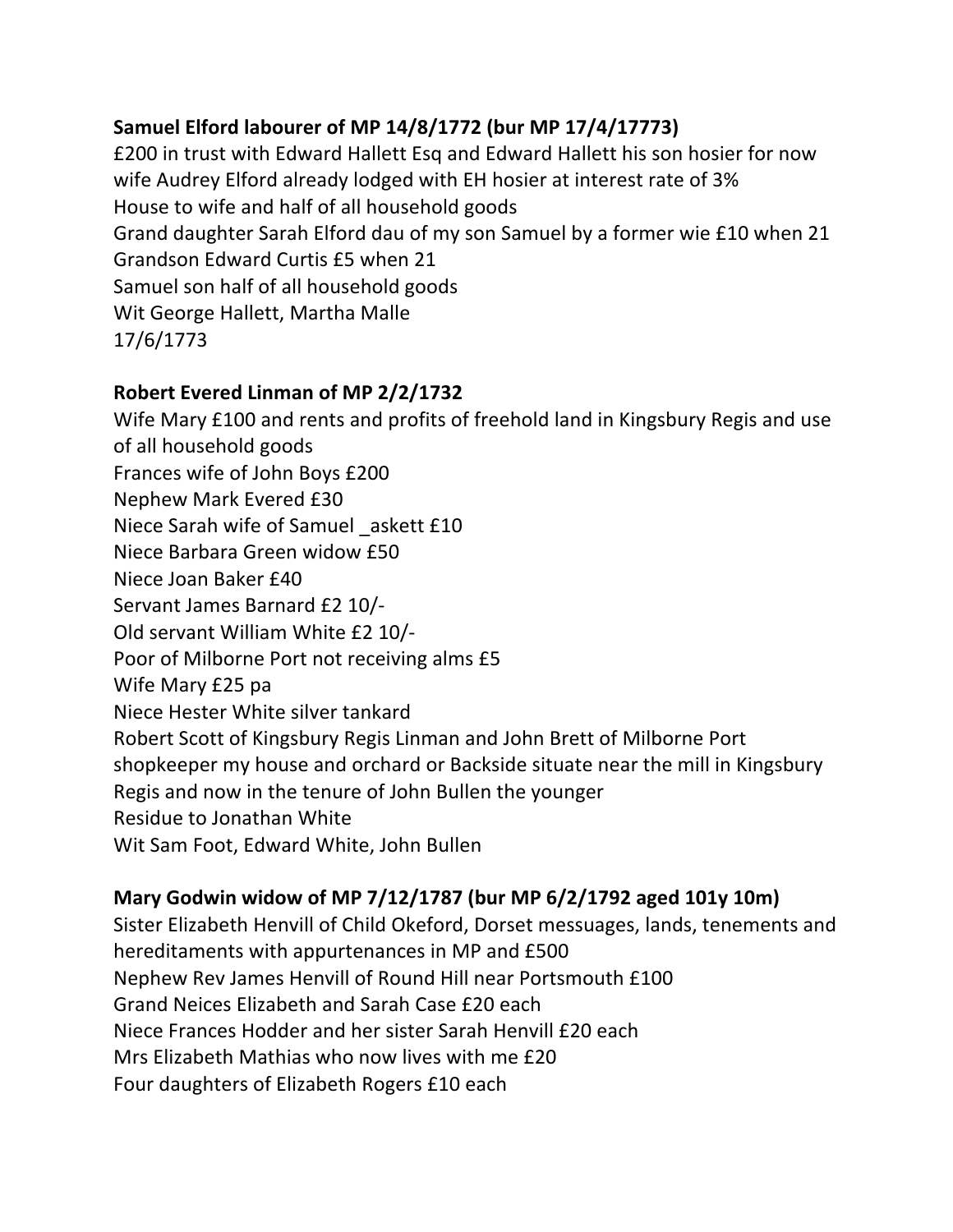Mr George Grand of MP £10 Mr William Fry of MP £10 Nephew Philip Henvill of Lydlinch, Dorset messuages, lands, tenements and hereditaments in Manson(?) Dorset Residue to Philip Henvill Wit John Fools, Walter Brett, John Newton 31/7/1792

### **Martha Golding widow of Milborne Port 17/9/1737 (bur MP 3/5/1742)**

Son John 1/- Residue to son William Wit R Prankardd, Joseph Dinham, Love Brett Buried MP 3/5/1742 Martha Golding wid 17/1/1742

### J**ohn Grange of MP sailor aboard HM sloop Francis Drake, Captain Robert Grant 16/7/1756**

Sister Anna Mason of Deptford Kent now spouse to Mr James Mason carpenter aboard HM sloop Francis Drake wages, sums of money, lands, tenements, goods, chattels and estate Angel Tricks/Cricks son of Anna Mason Wit John Grange, Archibald Cunningham, Alex Aimour

5/1/1757

### **William Horsey yeoman of MP 19/2/1722**

Friend John Bamfield of Stoke under Hambden gent leasehold estates in Bradford Clifton and Purse Caundle in occupation of Richard Haydon Son John Bamfield Horsey £80 pa from above until 25 for education and maintenance and household goods Wife Mary two closes of meadow or pasture called Marton Hills (16 acres) Mary Ridout wife of Mr John Ridout of Caundle no £20 Wit Chas and Henry Napper 16/4/1722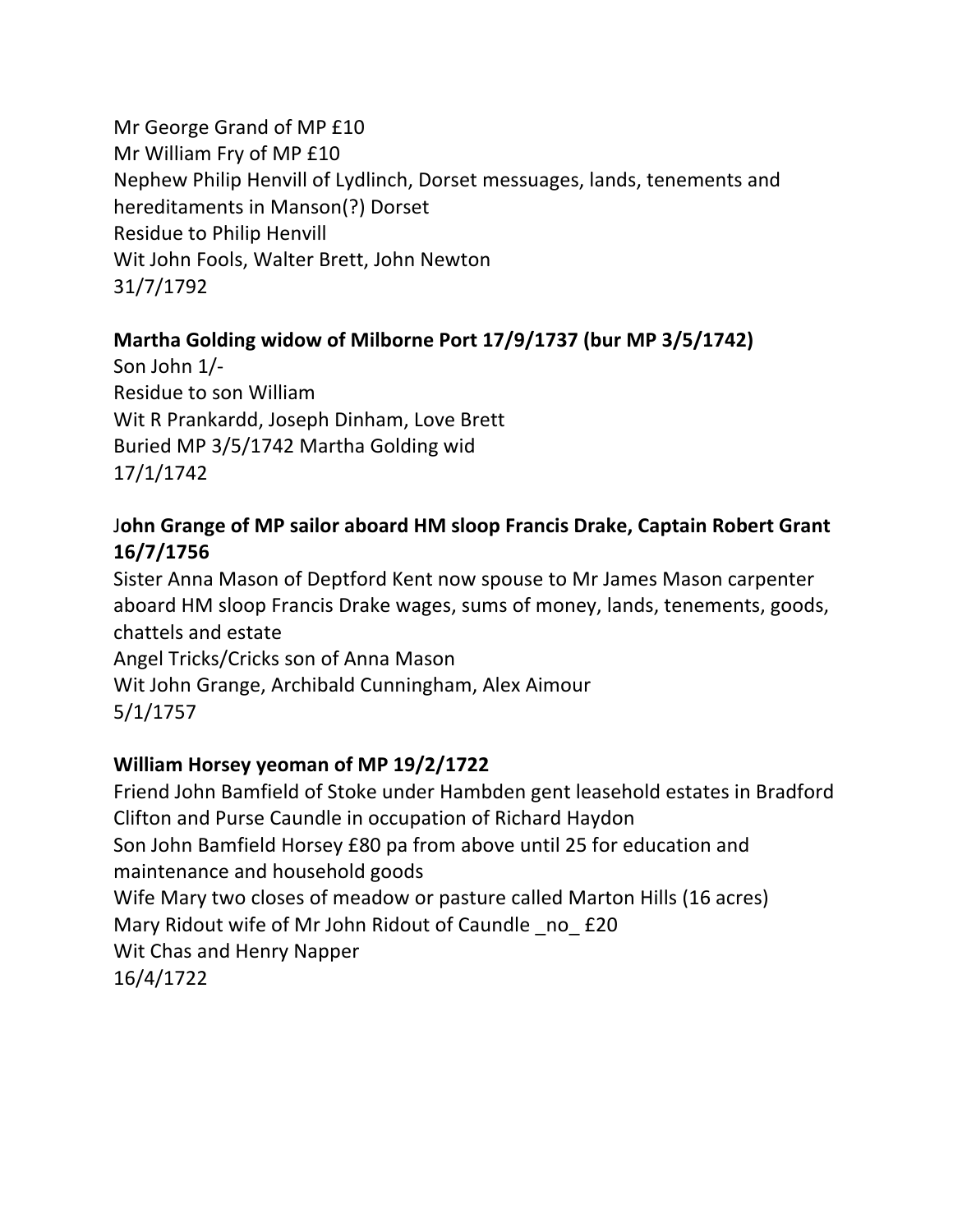## **Thomas Hyde hosier of MP 12/4/1781 (bur MP 27/3/1781)**

Nephew Samuel Oliver £200 and all utensils in trade for hosiery or stocking making business Nieces Hannah and Sarah Oliver spinsters £20 each Niece Betty Pitman wife of William Pitman £15 Sister Nactha Oliver widow £40 Nephews James and Thomas Hyde £20 each Nephews Angel and Angel Hyde sons of brothers John and Angel £15 each Wife Mary messuage or dwelling house, garden, outhouses and appurtenances and new built building some time since built in Barley Close Residue wife Mary Wit John Head, William Dowding Buried MP 27/3/1781

## **Samuel Lambert of MP Mercer 2/9/1723**

Brothers Richard and his wife, John Sister Penelope David Nephew George Samuel Lambert of Sherburn and his wife, Irene Melbourne Hannah Ellis Abraham \_\_ and his brother John Brett Kinswoman Irene Oliver House and garden in Puddle Brook Jane Oliver Fulwell in Charlton Cross Land of College of Winchester on south and north and three daughters Samuel Barrett, son of John Barrett late of MP blacksmith deceased land in Queen Camel and broad Maston purchased of James Medlycott esq Christopher Morris and Mr Hogoden of the City of London John David second son of cousin George David of Buckhorne Weston yeoman land in Buckhorne Weston Kinsman John Lambert son of brother John Lambert £200 Rest, residue and remainder to Samuel Barrett and land in Henstridge Wit Thomas Thring John Noake jnr, Robert Grundy Buried MP 9/9/1723 Mr Samuel Lambert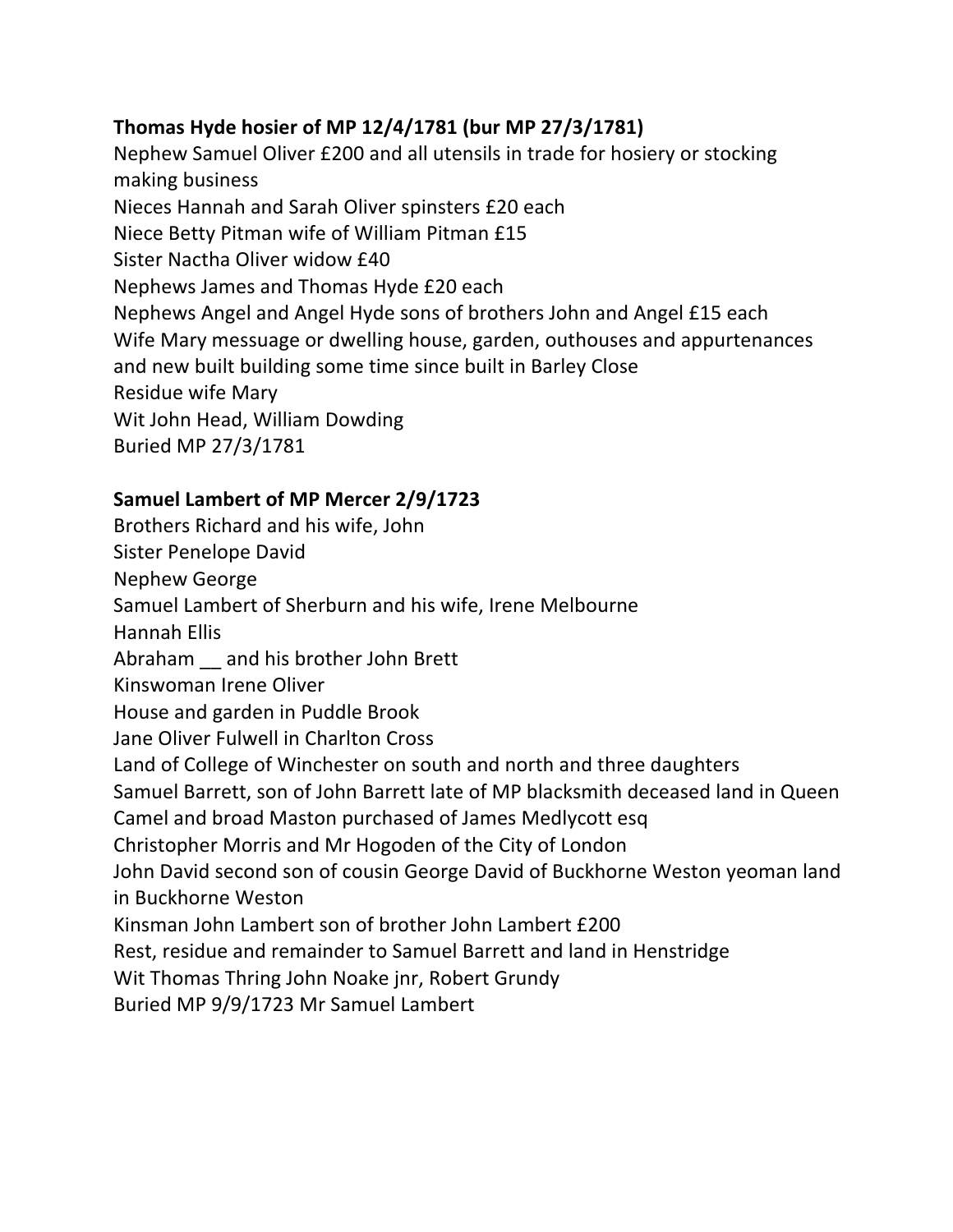## **John Lewyes of Milbourne Wick Miller 12/7/1723**

Wife Elizabeth £15 pa and household goods that were hers at time of marrying Brother Joseph £100 after decease of wife Elizabeth Sister Elizabeth Spragg £60 Brother in law James Curtis of Sherborne Innholder £30 Katherine Curtis dau of son in law James Curtis of Malden Bradley, Miller £10 when 21 after decease of wife Elizabeth James Curtis of Malden Bradley £50 after decease of wife Elizabeth Elizabeth Curtis dau in law of Milborne Wick £50 after decease of wife Elizabeth Rest and residue Robert Curtis son in law of Milborne Wick Wit Samuel ffoot, John Bullen jnr, John Addams 18/8/1738 Buried MP 30/3/1738

## **Rev John Lucas 23/4/1784**

Estate to mother Sister John Marsh Telescope and scope with all apparatus as a present to Winchester College Table clock Mr Thomas Heathcote Gold watch (not the seal) Mr Gau\_ett of Winchester College Sister Margaret Chandler executor 20/4/1785 Buried MP 2/3/1785 The Revd John; Fellow of Winton College and Vicar of Milborne Port

### **George Medlycott of MP Gentleman 29/3/1740**

Brother Thomas Medlycott Esq Real Estate, chattels real and personal Wit Elizabeth Huchings, Abington Young, J W Pittocke Probate 4/1/1741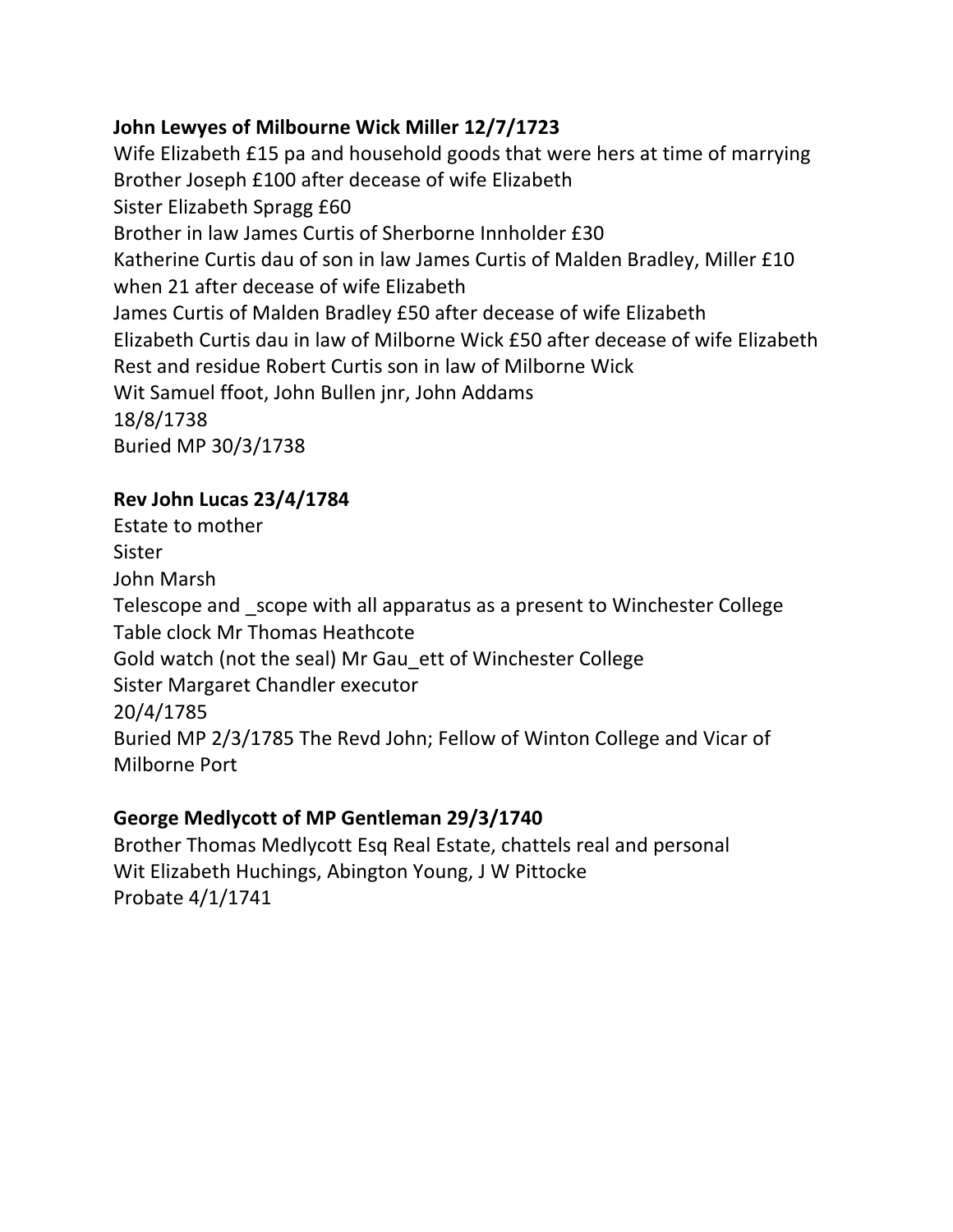# **George Noake of MP yeoman 17/4/1771**

Son Samuel silver tankard that was aunt Eleanors late wife of uncle Mr Samuel Noake

Daus Elizabeth and Ketura estate at Shapwithe granted to me by Mr Banks Rest and remainder goods, chattels, cattle, plate and personal estate to Vernon Noake of MP gent and brother Thomas Noake

Sell everything for the maintenance and education of all my children Buried MP 7/5/1771

## **John Noake of MP gentleman 22/9/1779**

Sister Mary Adams widow freehold estate in MP after her decease to Kinsman Thomas Noake son of George Noake late of Pinford one acre arable planted orchard called North ffield of MP at a place called Coombe Hill to sister then to Thomas Noake

Wife Sarah estate which was hers before intermarriage and household goods, ffurniture and implements of household, tenements and appurtenances now in possession of Joseph Hide and Mary Chamberlain and one acre now in possession of Thomas Noake (being parcel of the Comonalty Estate of MP) in trust for Jane (wife of Richard Hanham of MP)

Sister Mary Adams £1000

Kinsman Thomas Noake £1000

Residue to friend George Hallett hosier and John Longman Linen Manufacturer both of MP

Kinsman George Noake £300 and £300 when 21

His brother Samuel Noake £300 when 21

Their sister Elizabeth Noake £200 when 21 or married whichever first

Their sister Keturah Noake £200 when 21

George Hallett and John Longman 10 guineas

Rest and residue wife Sarah

Wit Wm Way, Robt Carry Richard Andrews

19/4/1780

Buried MP 1/4/1780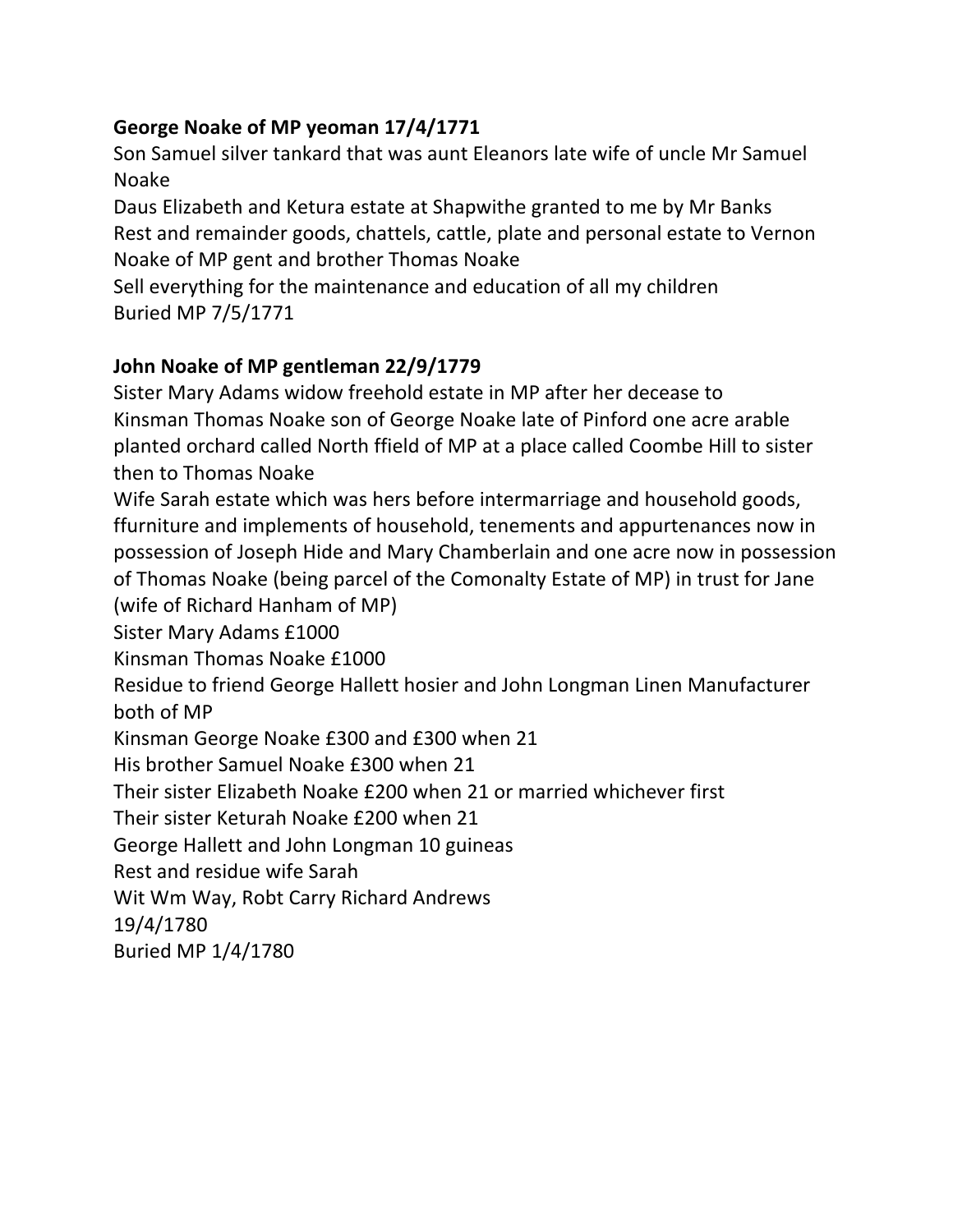## **Edward Prankerd MP yeoman 14/1/1716**

Son Edward 10/- and no more already great expense in setting him up in his trade and land and inheritance descending to him after death of my wife. Allow said son Edward a way in at my great streat gate that parts the land of the leasehold estate to the orchard at the garden end freely to passe and repadd with ploughs, carts and horses during the terme I have in my leasehold estate Son Thomas dwelling house outhouses as kitchin and kitchin chamber and stable adjacent being part of my leasehold estate that I bought of John Molins esq and closes to yearly value of £10 Residue and remainder of leasehold to Thomas but my wife shall have the use of the said kitchin to blow and wash in upon all occasions Daus Mary and Joyce £200 a piece Dau Elizabeth £200 when age 24 or when she marries Wife Joyce Wit Edward Prankerd, Rached Grandy, Thomas Hallett, Robert Grandy

Buried MP 4/9/1717

# **\*Mary Prankerd MP widow 6/11/1775**

Son John fixtures in house I now live in and cyder press mill and other appurtenances. belonging now in the Comb shop belonging to the said house and £10 mourning Dau Martha, wife of William Newton of MP £10 for mourning and 20 pa (no intermeddling) Dau Mary, wife of Robert Noake of the City of Bath Day Eliz, wie of Vernon Noake of the City of Bath Grand daus Sarah and Mary Newton £15 pa Mary dau of Elizabeth and Vernon Noake £50 when 21 and gold with and chain Days Mary and Elizabeth two leasehold estates at Purse Candle held under Right Hon the Earl of Warwick by two freehold leases Rest and residue to daus Mary and Elizabeth Wit Francis Newton, Sam Foote, Edward Ings 7/1/1776 Bur MP 18/11/1775 Mrs Mary Prankerd widow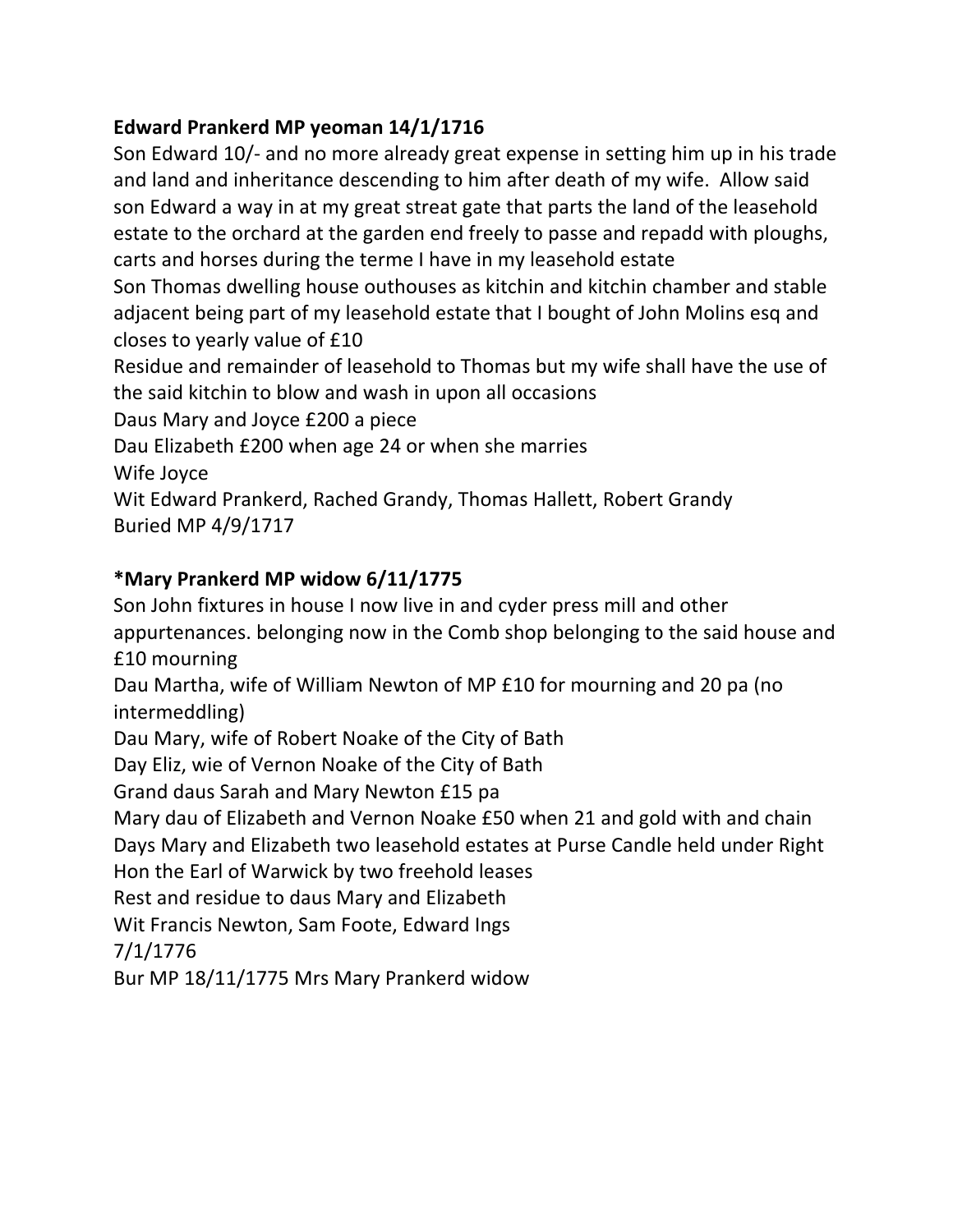## **Mary Russell 26/1/1754 late of Bradford Abbas now of MP**

Son in law John Scott large mourning ring Edward Hallett of MP hosier and Goddard Hallett of MP carpenter £100 in trust, interest to dau Mary Scott (no intermeddling) until granddaughter 21 then £50 balance of £50 to grandson Samuel Scott when 21 Grand dau two best feather bedsteads, bolsters, curtains and valence and mourning ring, stone ring, six silver spoons, pewter, brass, chest of drawers, large looking glass, all linnen of every kind and sort, best brown silk gown Rest and residue to Edward and Goddard Hallett in trust for sole use of dau Mary Executors Edward Hallett and Goddard Hallett Wit Sam ffoot, Ludwell Dampier 21/8/1758

? Russell mar Mary ? died 1754 dau Mary Russell mar John Scott children Samuel, Mary, Russell

## **Mary Scott MP 12/5/1788 widow of John Scott Linen Weaver**

Husband's bond 24/6/1744 Edward Hallett of MP hosier and Mary Hallett widow of Goddard Hallett £3800 for children Mary, Samuel and Russell Dau Mary £630 and two dealings, gardens, appurtenances late in the possession of Mary Hallett now William Baunton and Betty Hallett

Son Samuel £1250

Son Russell £1250

Robert Scott late of MP Linen Weaver deceased father of late husband John Dwelling house and garden now held by Richard Hallett and now occupied by Mary Hallett as tenant

Dau Mary Messuage or dwelling house wherein I now live with outhouses, garden and appurtenances, field, orchard called the paddock adjoining and if she continues unmarried after twelve months the same dwelling house viz The Little Parlour and the chamber over it with the closet thereto belonging and likewise the Garrett over the said chamber and use of the back kitchen when she might have occasion for it and likewise the use of the pantry under the stairs with the sole use of the little inclosed place at the upper end of the same pantry and a place in one of the outhouses for keeping her wood and coals and also one half of the garden that faces the said dwelling house viz that half which lies nearest the stable and woodhouse belonging to the said dwelling together with the common use of the pump and also full and free entry to pass and repass to and from the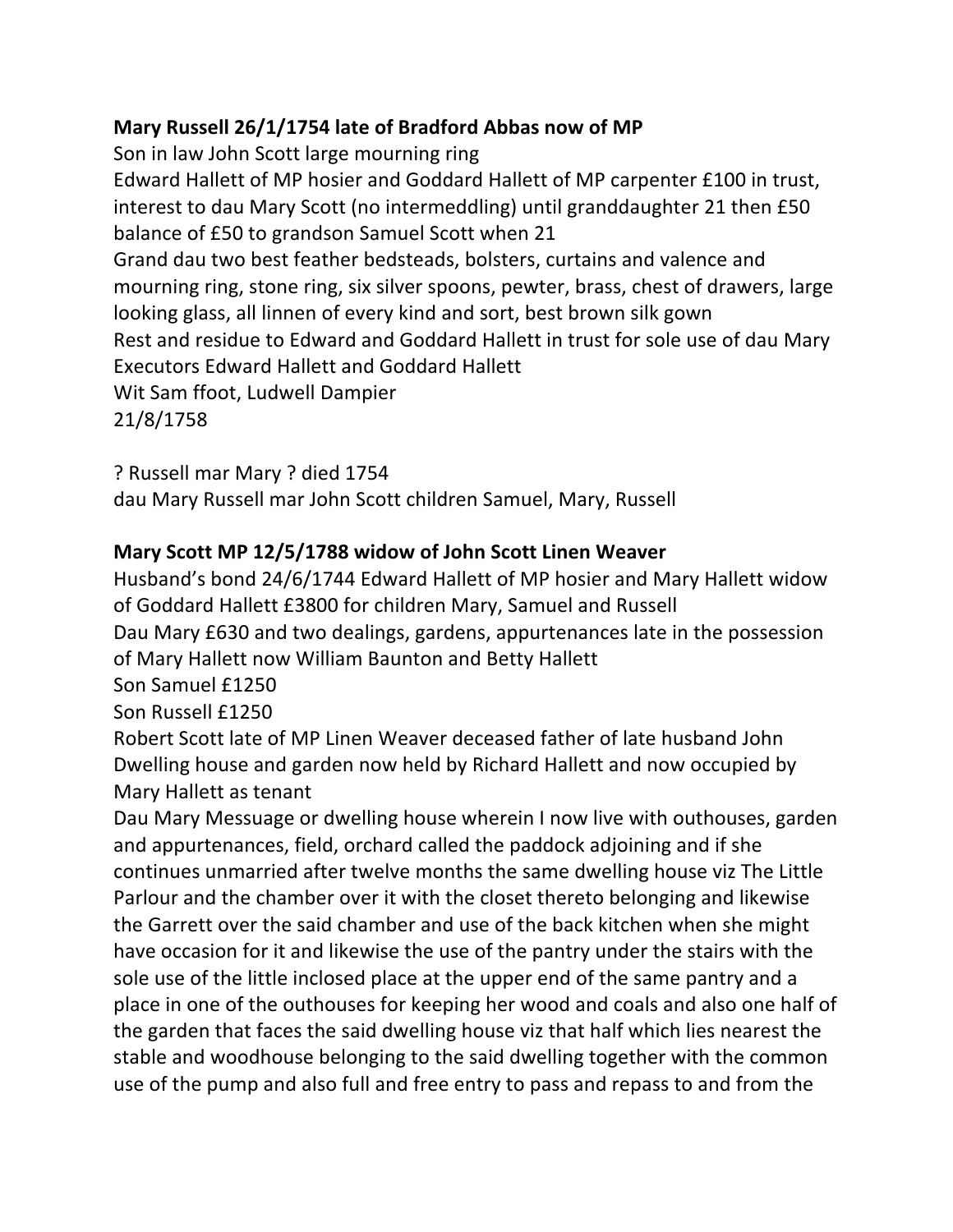said several apartments and allotments at her will and pleasure and also a liberty of walking in the yard and in the other part of the garden belonging the said dwelling house and likewise in the field adjoining thereto whenever she shall think proper

Son Russell, son Samuel, Edward Hallett, William Newton of MP maltster, Thomas Arnold of MP hosier £50 for the Minister or pastor of the Congregation of Protestant dissenters towards pastor's better support and maintenance or alterations or repairs to the meeting house. Mr Francis Newton present pastor £10

Rest and residue to dau Mary \*\*

£1600 Mary's child if she should have one

Pew left hand side of the pulpit in the meeting house at MP. Any problems with the peaceable and quiet enjoyment of the pew £50 above to go to the pastor of the independent dissenters meeting house in Stallbridge

Book to be kept to keep account of interest

Rest and residue to dau Mary revoked - ill health and not married. £1600 to be invested for her instead

Rev James Kirkup\* of South Petherton and Rev William Blake of Crewkerne Son Samuel tenement or dwelling house with garden belonging in possession of Lawrence King who holds the same by lease of one life

Son Russell house wherein I now dwell and out houses, garden and other appurtenances, field and orchard adjoining and £200 when 21, bed in hall chamber and furniture belonging to it, window curtains, chest of drawers in same chamber, chairs in chamber in which I now sleep, one pair of holland sheets, one pair fine dowlas sheets, three pairs of common dowlas sheets two pairs holland pillow cases, two pairs fine dowlas ones, four large and four small damask and

aper table cloths, six damask napkins all marked with letters MS, one silver pint cup, four silver table spoons, eight silver teaspoons and one pair silver sugar tongs, one silver punch ladle and enamelled punch bowl and mourning ring had on death of father and one on death of husband. All books in which I have written his name, two long ladders, Cyder mill and press

Dau Mary leasehold estate in Bradford Abbas, after her death to Russell Wit to will and codicils William Highmore, R Batson, Mary Stephens, Samuel Foote, Mary Stephenson

Probate granted to Mary Scott spinster niece sole executor

\*Removed in Codicil 3